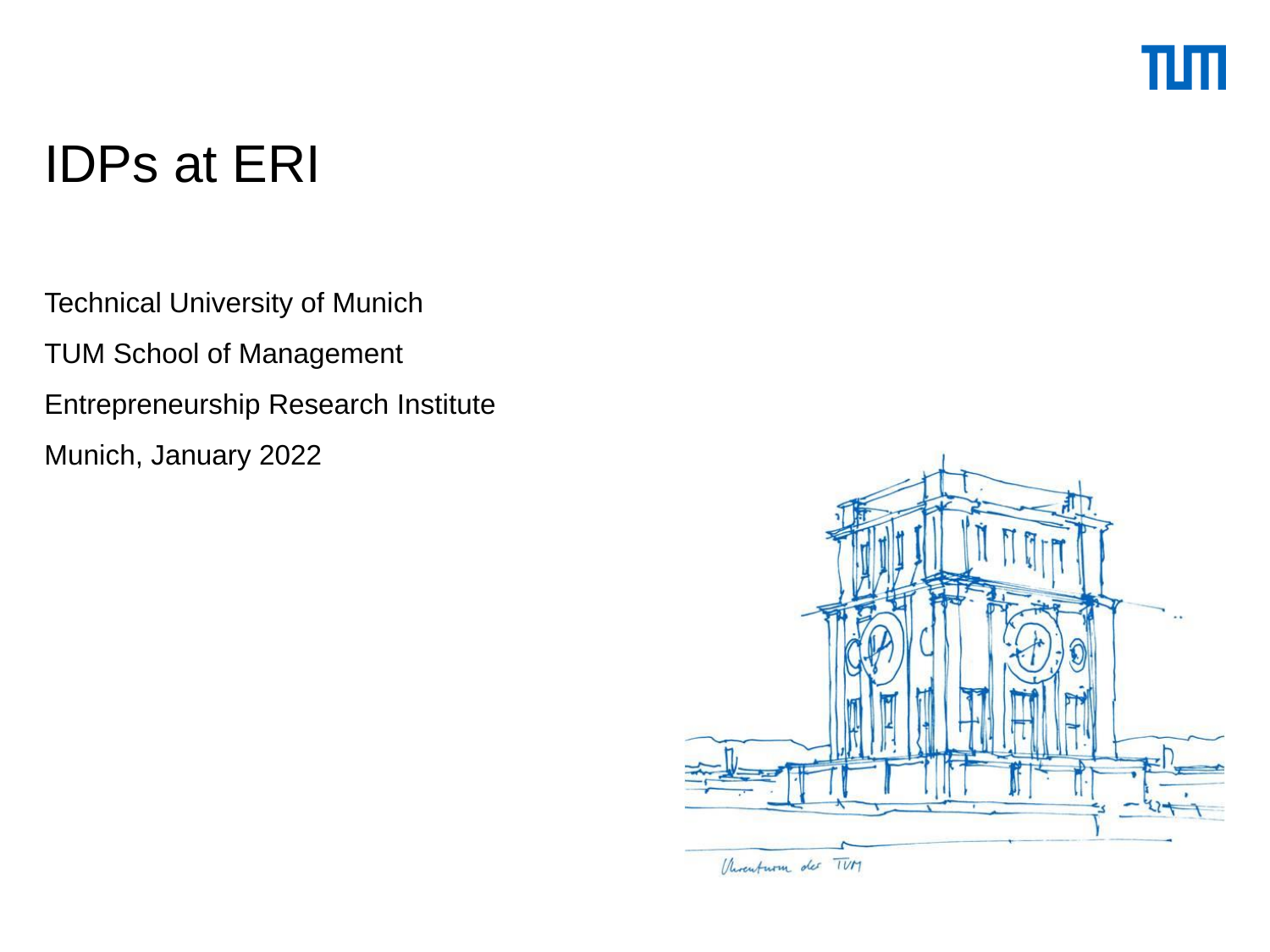## General information

For additional insights regarding interdisciplinary projects (IDPs) please see the information provided by the department of informatics:

[https://www.in.tum.de/en/current-students/masters-programs/informatics/interdisciplinary](https://www.in.tum.de/en/current-students/masters-programs/informatics/interdisciplinary-project/fpo-2012-and-2016-and-2018/)project/fpo-2012-and-2016-and-2018/

Contact persons from informatics faculty:

#### **Susanne Kinzel**

office: [00.10.041](http://portal.mytum.de/campus/roomfinder/search_room_results?searchstring=00.10.041&building=Alle) email: [kinzel@in.tum.de](mailto:kinzel@in.tum.de) phone: +49 89-289-17566

#### **Dr. Anna-Lisa Fuchs**

Secretary of the Examination Board Informatics office: [00.10.041](http://portal.mytum.de/campus/roomfinder/search_room_results?searchstring=00.10.041&building=Alle) email: [fuchsa@in.tum.de](mailto:fuchsa@in.tum.de) phone: +49 89-289-17563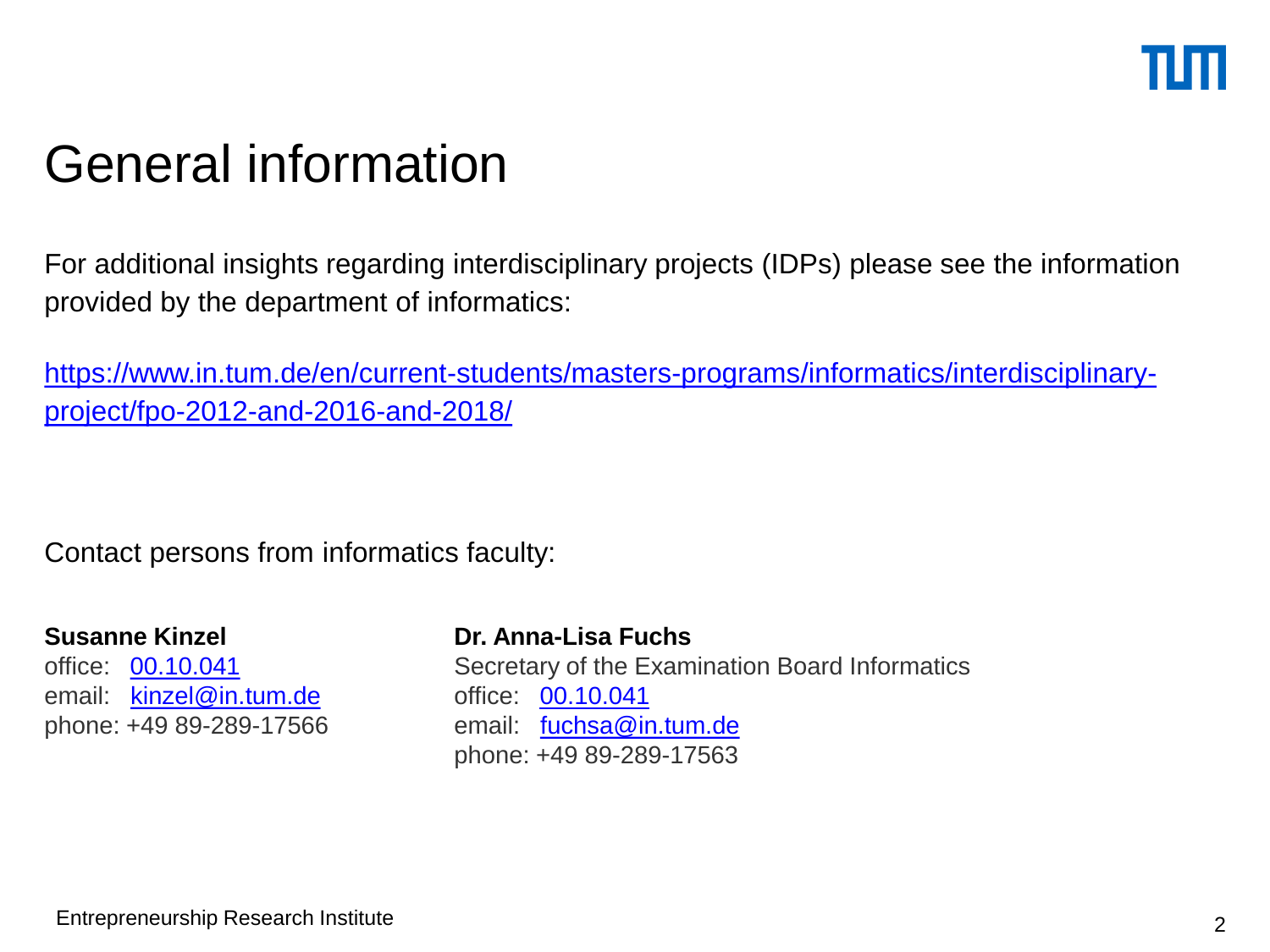## How to offer an IDP (for companies)

- 1) Draft a brief project description that covers the objective, tasks / work packages, and milestones of the project. Indicate the earliest and latest possible starting date. Send it to our coordinator of IDPs at ERI, Lieke Steeghs ([lieke.steeghs@tum.de](mailto:lieke.steeghs@tum.de)), and request supervising capacity.
	- We supervise one IDP per startup per semester max.
	- We expect you to be open towards participating in our institute's research projects in return (please always let us know if you are willing to participate).
- 2) We will let you know if we can supervise your project study and who will be the supervisor
- 3) Submit your IDP posting (1 page, pdf) to Lieke Steeghs ([lieke.steeghs@tum.de\)](mailto:lieke.steeghs@tum.de). For templates, you may see our current postings: <https://www.ie.mgt.tum.de/en/ent/teaching/project-studies-and-idps/>
	- We will upload the posting on our homepage.
	- We recommend distributing the posting in other channels as well.
- 4) Let your supervisor know when you have found a team of students to work on the IDP. Schedule a kickoff meeting with the team and your supervisor.

Entrepreneurship Research Institute 3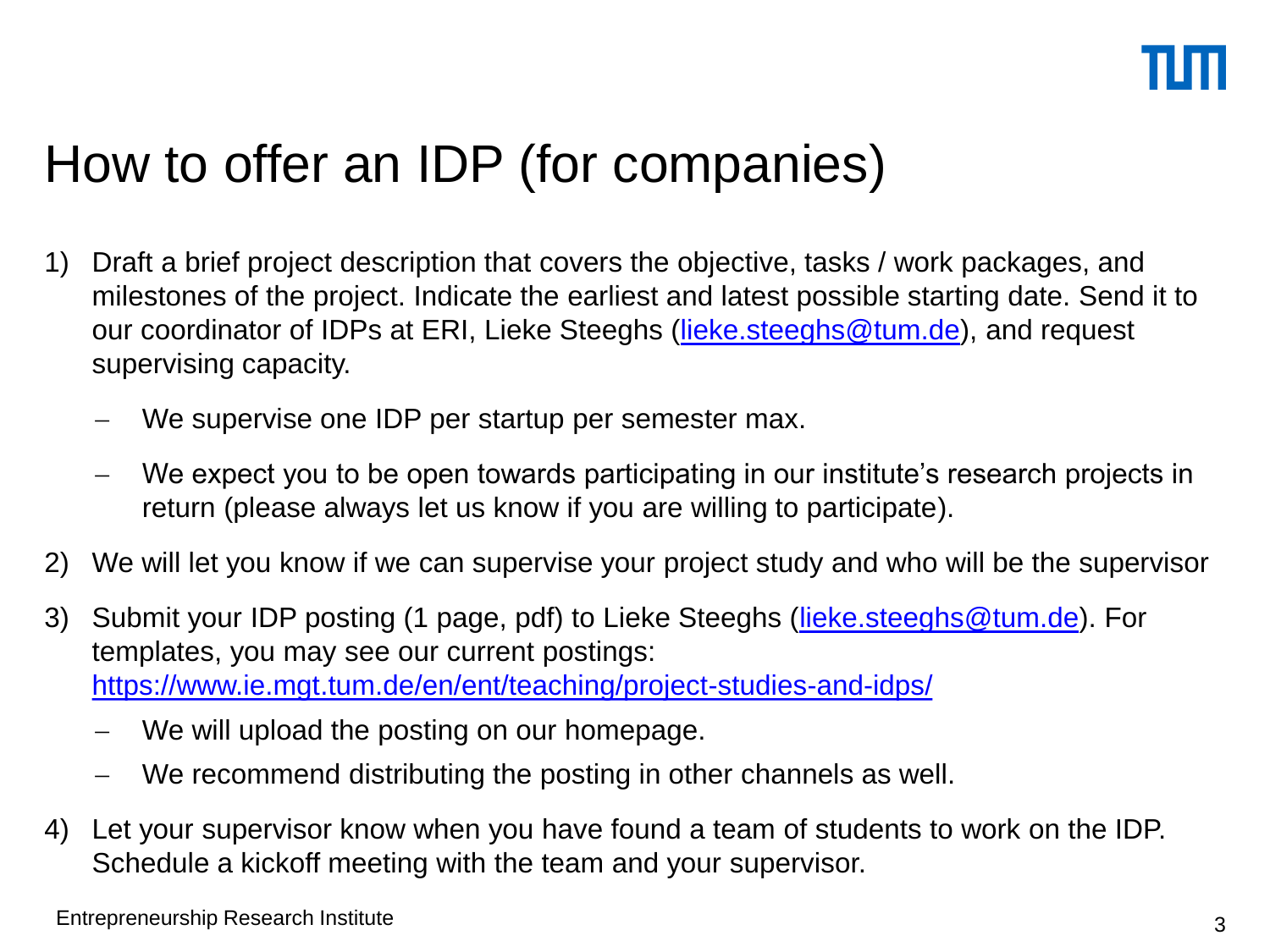

### IDP structure

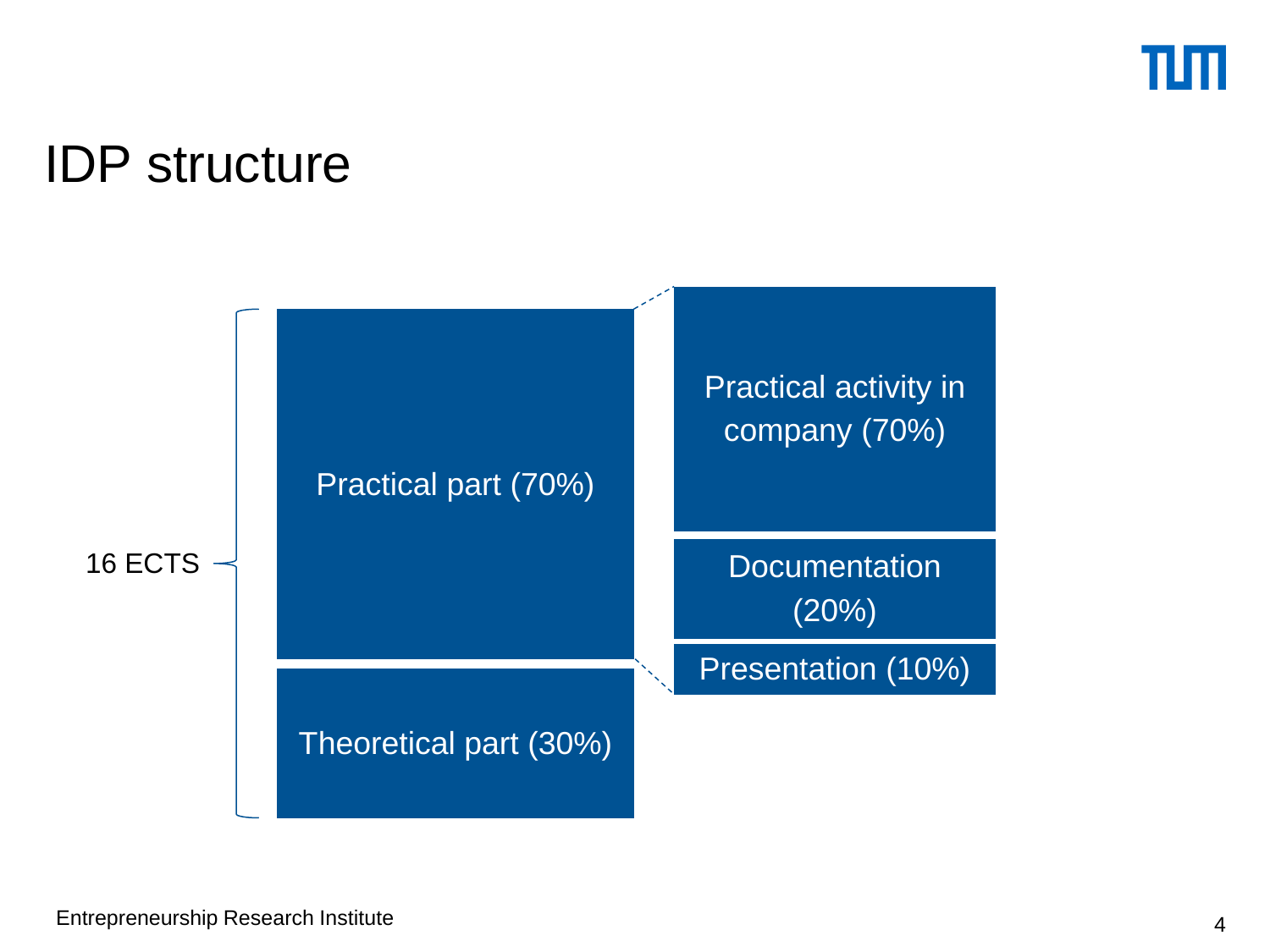### Practical part

### **Information for IDP students and advisors from company**

- The practical part includes the practical activity in the company (70%), the documentation of this activity (20%), and a presentation (10%). Overall, the practical part is equivalent to 11 ECTS.
- One student's practical activity in a company should be equivalent to approximately 231 working hours (70% x 11 ECTS x 30 working hours).
- The advisor should assist the student(s) in drafting a timeline and milestones for the IDP.
- The advisor is solely responsible for advising the practical part.
- The advisor should read the students' documentation of the practical part and attend their presentation.
- We usually ask the advisors for their grading suggestions on the practical activity, documentation, and presentation.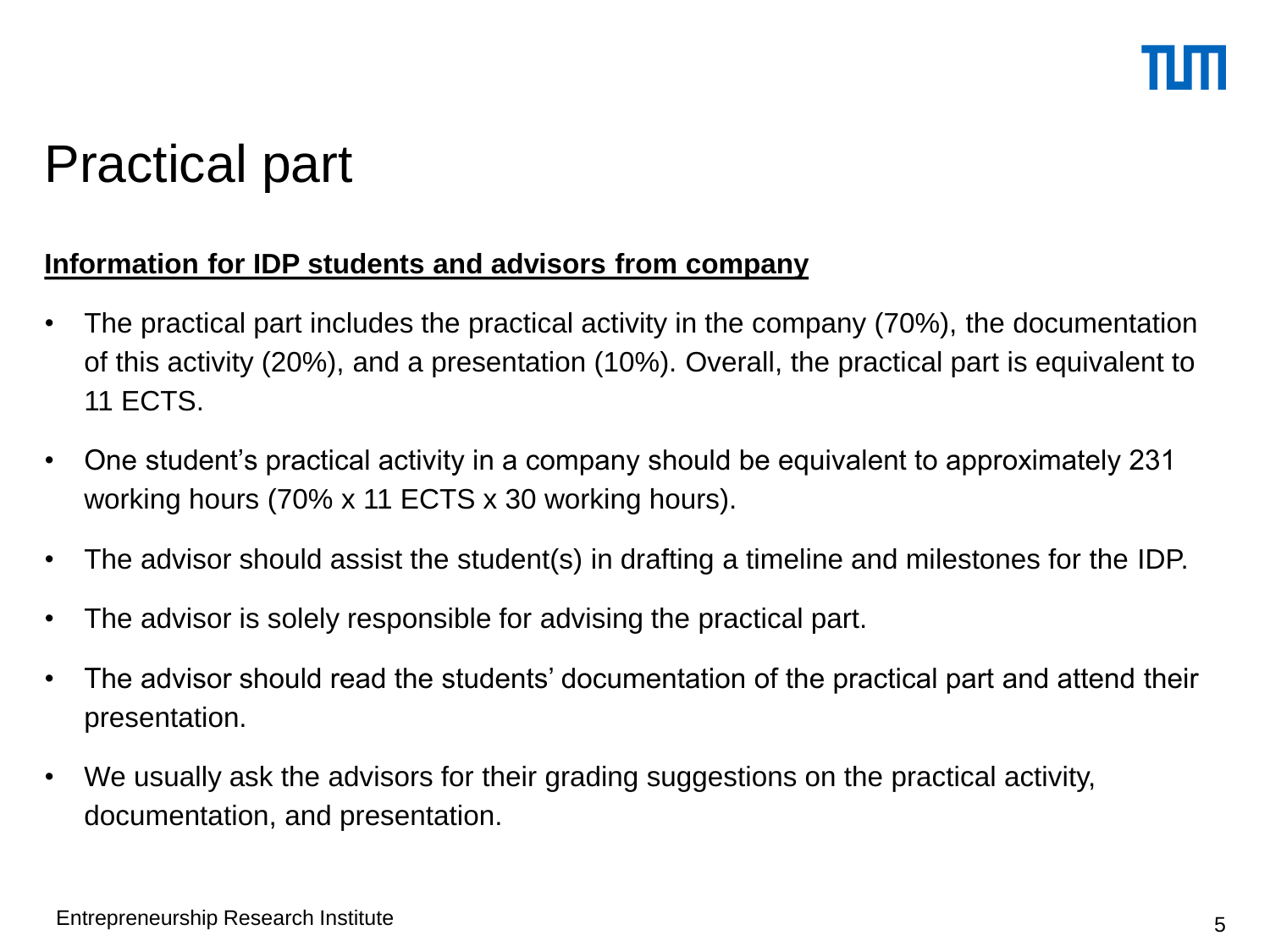## Theoretical part

### **Information for IDP students**

- IDP students are responsible for selecting suitable courses (typically 4 SWS) from the latest course list of the TUM School of Management
	- Check the curriculums of Management and Technology (B.Sc., M.Sc.) and Master in Management
	- Most lectures are recorded (Lecturio) and exams are typically offered each semester (but always check individually!)
- Contents of the theoretical and practical part should (somewhat) overlap
- The courses that you choose for the theoretical part cannot be courses that are part of your informatics curriculum (e.g., not "Entrepreneurship for Students of Information Systems).
- Students are responsible for registering for the courses and exams in TUMonline.
- You may repeat the exam of your theoretical part if you fail it (5.0).
- You may also fail the theoretical part, but still pass the IDP.

#### **Information for companies:**

• *<You will not be involved in the theoretical part>*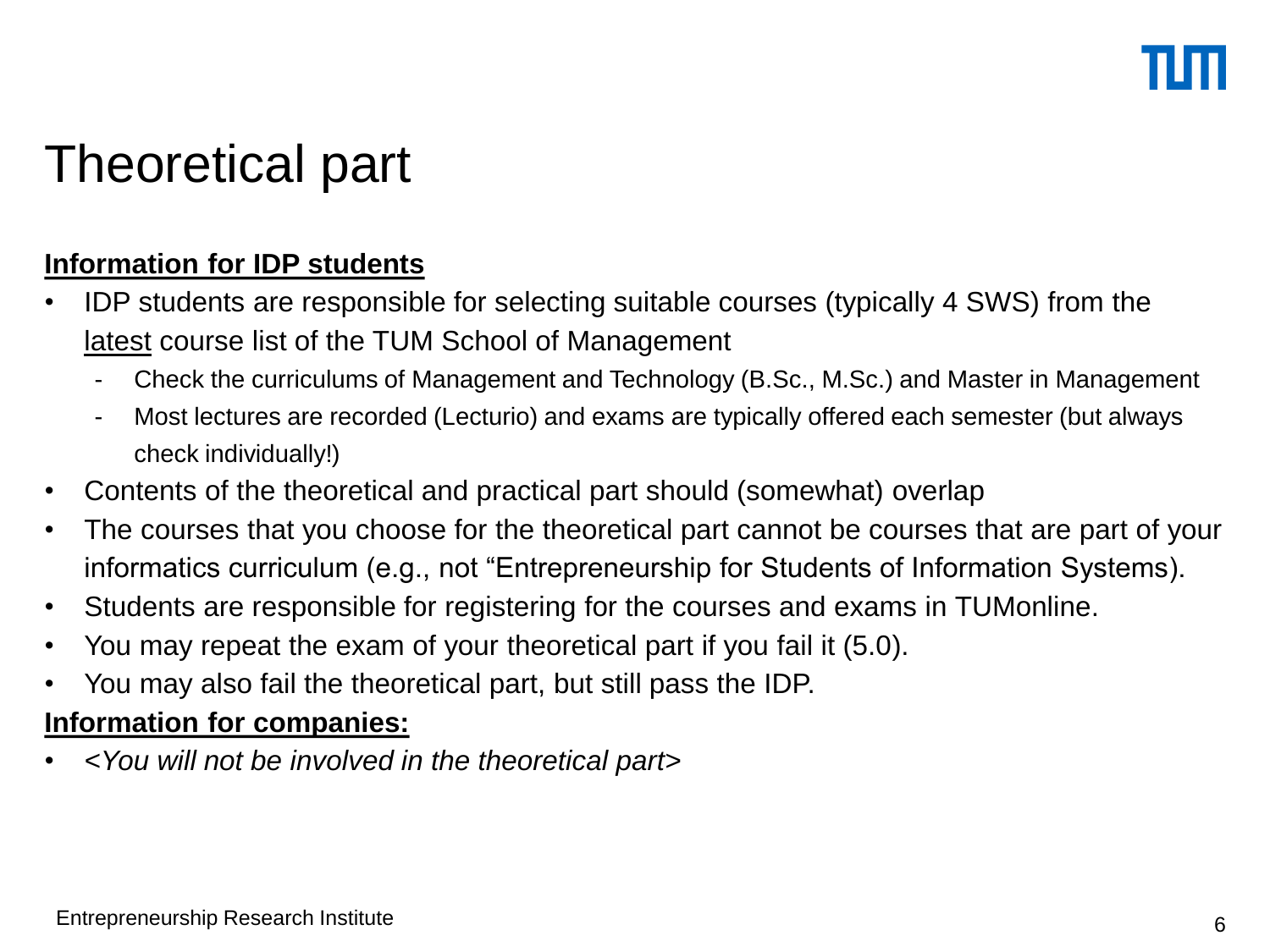# IDP Registration

- 1) Fill out application form (Supervisor: [Professor]; Advisor: [practice partner]) [https://www.in.tum.de/fileadmin/w00bws/in/2.Fur\\_Studierende/2.Master\\_Studiengaenge/1.Informatik/4.Interdisziplinaeres\\_Pr](https://www.in.tum.de/fileadmin/w00bws/in/2.Fur_Studierende/2.Master_Studiengaenge/1.Informatik/4.Interdisziplinaeres_Projekt/Antrag_IDP_EN.pdf) ojekt/Antrag\_IDP\_EN.pdf
- 2) Write and attach project description. Content:
	- Brief introduction of the practice partner
	- $-$  Aim of the practical part
	- Timeline and Milestones
	- $-I$  If more than one student: Indicate who is responsible for which part of the practical part
	- Description of theoretical part and explanation of how the content of the lecture(s)/seminar(s) supports student in completing the practical part.

The students and practice partner are responsible for the quality of the project description.

- 3) Hand in application form (with signature(s) in original) and project description at ERI.
- 4) Email a digital copy of your application documents to your ERI supervisor.
- 5) We submit the application documents to the informatics faculty. If they do not accept the application or need further information, we will let you know.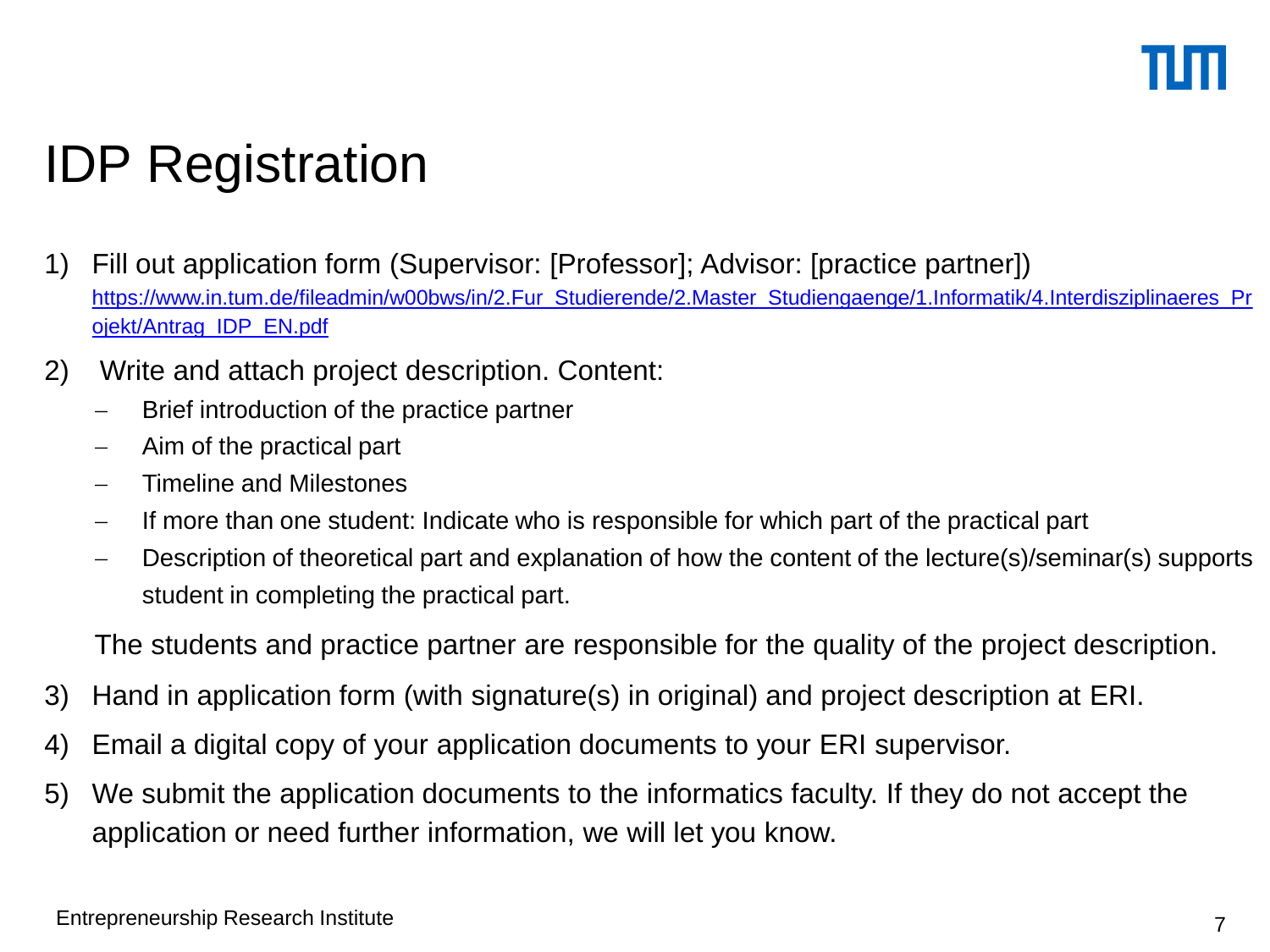

### IDP examination: Deliverables at ERI (1)

### 1) Report

• 15 pages (+/- 10%)

Always check the requirements individually with your supervisor

- Describe the objective, the process, the results, and your learnings during the practical part of your IDP to an expert audience. Reflect on the process. Note that 2 ECTS correspond to 60 working hours. This effort should be reflected in your report.
- Follow the formal guidelines of our institute

[https://www.professors.wi.tum.de/fileadmin/w00bca/ent/Guidelines\\_theses\\_and\\_papers\\_15July2015.pdf](https://www.professors.wi.tum.de/fileadmin/w00bca/ent/Guidelines_theses_and_papers_15July2015.pdf)

Use the official title page

<https://www.professors.wi.tum.de/en/ent/teaching/guidelines-and-resources/>

- Cite correctly and do not plagiarize! [https://www.wi.tum.de/wp-content/uploads/2016/09/TUM\\_Citation\\_Guide.pdf](https://www.wi.tum.de/wp-content/uploads/2016/09/TUM_Citation_Guide.pdf)
- Include a declaration of authorship

[https://www.professors.wi.tum.de/fileadmin/w00bca/ent/Ehrenwoertliche\\_Erklaerung\\_deutsch\\_und\\_englisch.pdf](https://www.professors.wi.tum.de/fileadmin/w00bca/ent/Ehrenwoertliche_Erklaerung_deutsch_und_englisch.pdf)

- Hand in one hard copy of your report at our institute (submission date is the date of your presentation) and send an electronic version to your supervisor from ERI.
- Send an electronic version of the report to the advisor of your practical activity.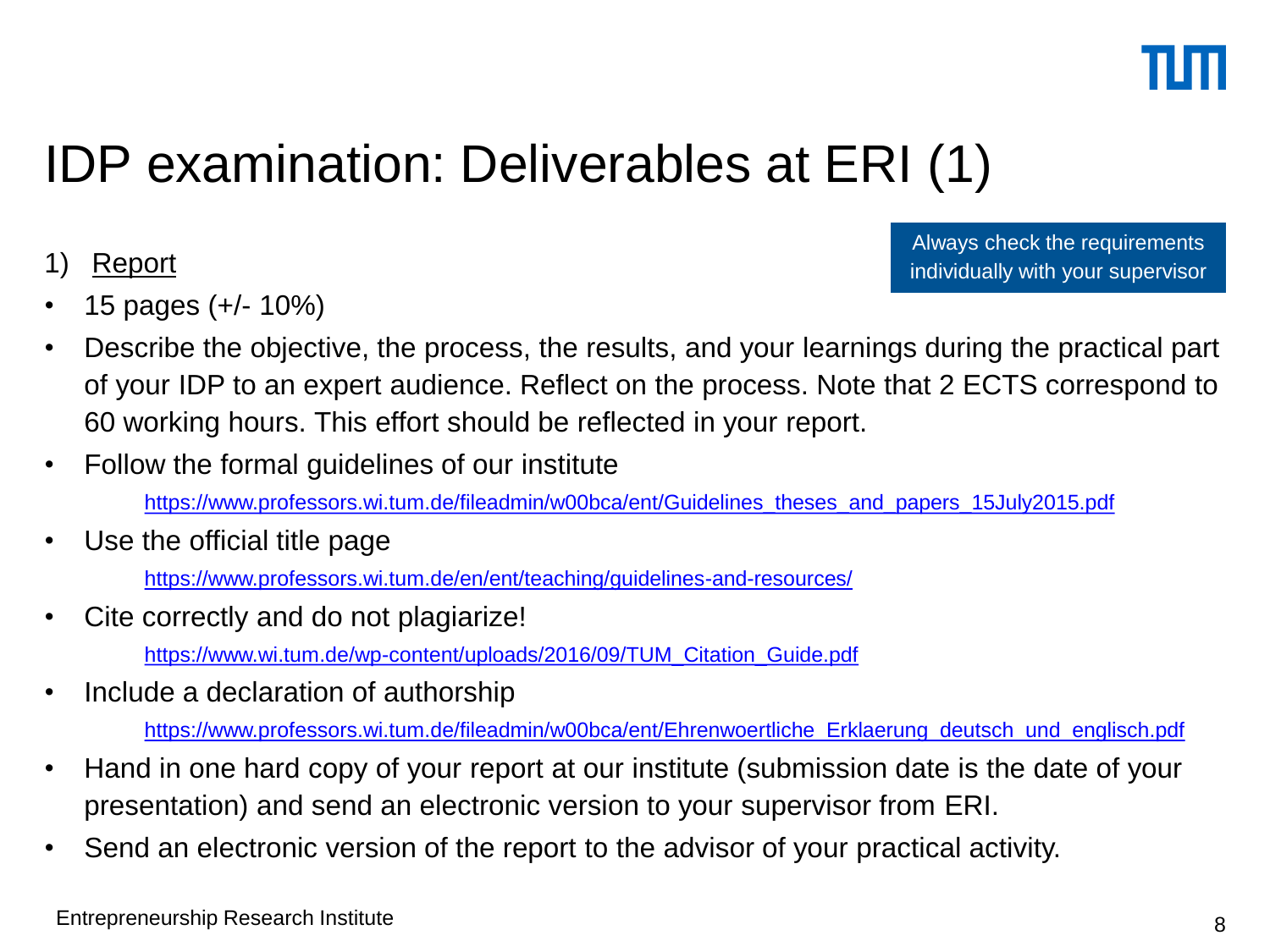

## IDP examination: Deliverables at ERI (2)

### 2) Presentation

Always check the requirements individually with your supervisor

• 15 min presentation + 10 min Q&A, at ERI

[https://www.professors.wi.tum.de/fileadmin/w00bca/ent/Directions\\_ERI.pdf](https://www.professors.wi.tum.de/fileadmin/w00bca/ent/Directions_ERI.pdf) 

- All students of the team need to participate in the presentation and be prepared to answer questions
- Summarize the objective, the process, the results, and your learnings during the practical part of your IDP. Explain it comprehensibly to a non-expert (i.e. non-informatics) audience (as if you were working for a company explaining your work to management colleagues)
- Send your presentation upfront to your ERI supervisor

#### 3) Theoretical Part

- As soon as you are graded, please download your individual certificate(s) of achievement ("Einzel-Leistungsnachweis") and email it/them to your ERI supervisor (do not send this anymore if the IDP grading has already been submitted by your ERI supervisor)
- You may fail the theoretical part (see slide 4)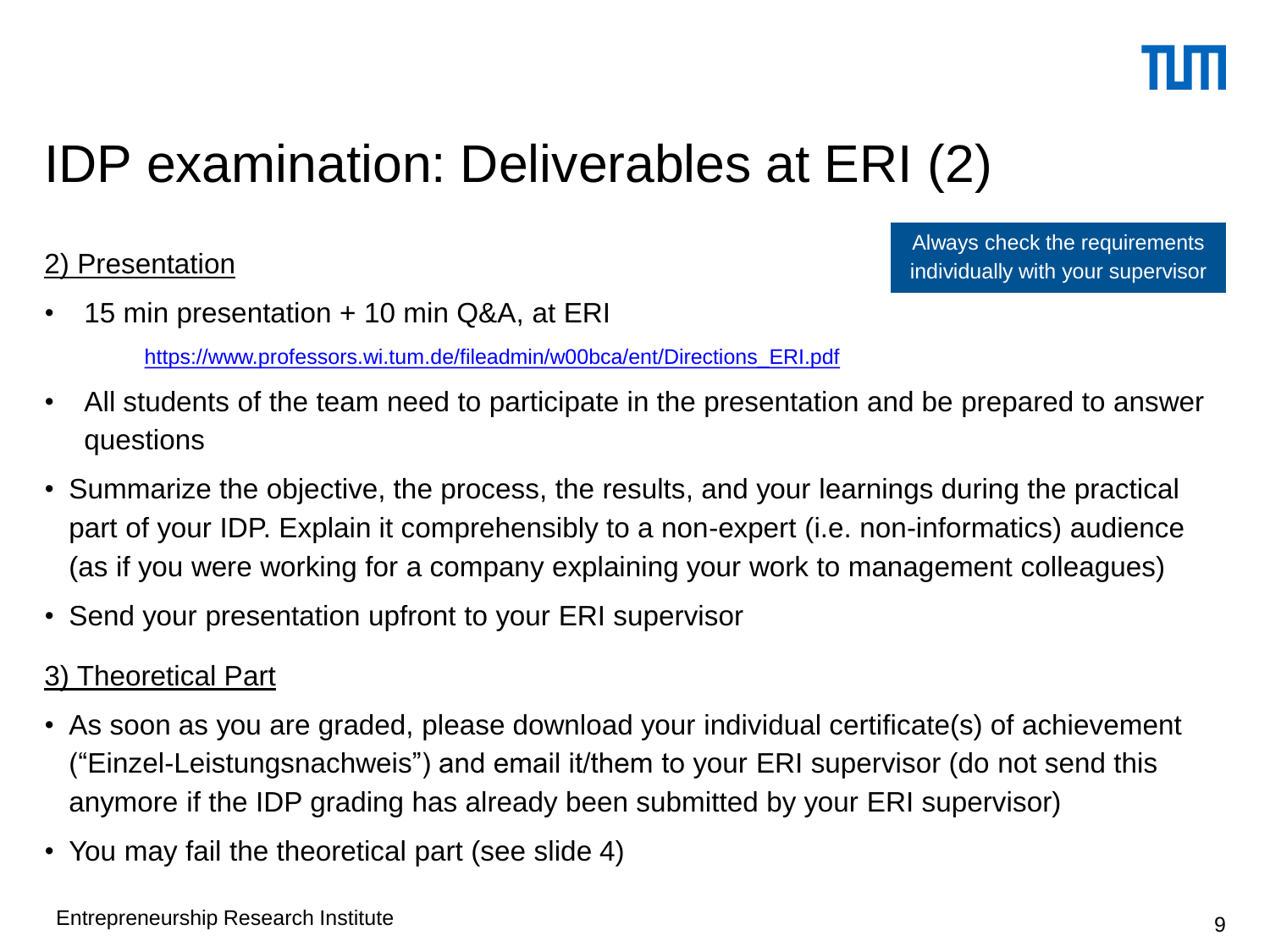### FAQs

#### **Which semester will my IDP count in?**

It depends on the date of your last examination, and thus not on when your grade is published. E.g., if you present the results of your IDP in August and have completed the exam(s), practical activity, and documentation before, your IDP will be counted in the summer term, even if you only receive your official grade after the winter semester has started.

#### **How many times do I need to meet my supervisor from ERI?**

Usually, once at the beginning of the IDP and for the final presentation.

### **How do I know that my IDP is officially registered? Does my supervisor inform me about it?**

No. You should see in TUMonline whether your IDP is officially registered yet.